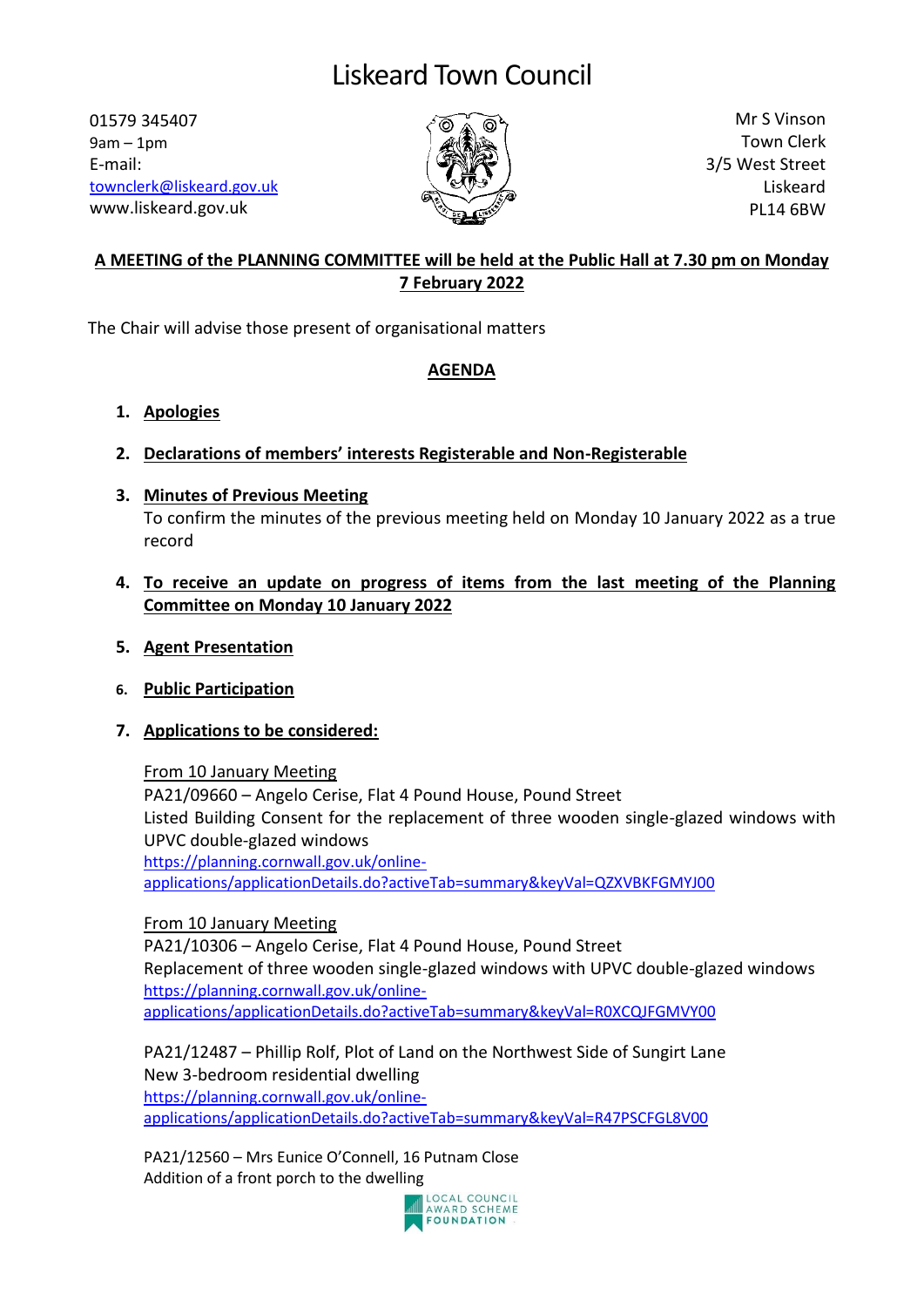[https://planning.cornwall.gov.uk/online](https://planning.cornwall.gov.uk/online-applications/applicationDetails.do?activeTab=summary&keyVal=R4CYJJFGGMM00)[applications/applicationDetails.do?activeTab=summary&keyVal=R4CYJJFGGMM00](https://planning.cornwall.gov.uk/online-applications/applicationDetails.do?activeTab=summary&keyVal=R4CYJJFGGMM00)

PA21/12591 – Mr A Lopes Acquiro SW Ltd, Land South of Trevillis Park Erection of a dwelling [https://planning.cornwall.gov.uk/online](https://planning.cornwall.gov.uk/online-applications/applicationDetails.do?activeTab=summary&keyVal=R4F4ESFGHK100)[applications/applicationDetails.do?activeTab=summary&keyVal=R4F4ESFGHK100](https://planning.cornwall.gov.uk/online-applications/applicationDetails.do?activeTab=summary&keyVal=R4F4ESFGHK100)

PA21/12668 – R Babbage Linden Homes Southwest (Part of Vistry Group), Land to the North side of Lake Lane

Change of use of land to domestic curtilage to serve plots 186, 187, 188, 189 and 190 of wider residential development (re-submission of PA21/10599) [https://planning.cornwall.gov.uk/online](https://planning.cornwall.gov.uk/online-applications/applicationDetails.do?activeTab=summary&keyVal=R4IA8AFGJNT00)[applications/applicationDetails.do?activeTab=summary&keyVal=R4IA8AFGJNT00](https://planning.cornwall.gov.uk/online-applications/applicationDetails.do?activeTab=summary&keyVal=R4IA8AFGJNT00)

PA21/12811 – Mrs Pip Williams, 12 Belgrave Terrace, Callington Road Double storey rear extension [https://planning.cornwall.gov.uk/online](https://planning.cornwall.gov.uk/online-applications/applicationDetails.do?activeTab=summary&keyVal=R4TS3WFGJ7P00)[applications/applicationDetails.do?activeTab=summary&keyVal=R4TS3WFGJ7P00](https://planning.cornwall.gov.uk/online-applications/applicationDetails.do?activeTab=summary&keyVal=R4TS3WFGJ7P00)

PA21/12853 – Ms T Mollard, Time and Motion, 2 Barn Street Listed Building consent for alterations, repair and improvements to existing premises [https://planning.cornwall.gov.uk/online](https://planning.cornwall.gov.uk/online-applications/applicationDetails.do?activeTab=summary&keyVal=R5NLXOFG1FD00)[applications/applicationDetails.do?activeTab=summary&keyVal=R5NLXOFG1FD00](https://planning.cornwall.gov.uk/online-applications/applicationDetails.do?activeTab=summary&keyVal=R5NLXOFG1FD00)

PA22/00483 – Mr Jonathan Rowe, Liskeard Enterprise Centre, Station Road Outline Planning for demolition of existing building and the construction of nine dwellings including access and layout

[https://planning.cornwall.gov.uk/online-](https://planning.cornwall.gov.uk/online-applications/applicationDetails.do?activeTab=summary&keyVal=R5WWLIFGIXJ00)

[applications/applicationDetails.do?activeTab=summary&keyVal=R5WWLIFGIXJ00](https://planning.cornwall.gov.uk/online-applications/applicationDetails.do?activeTab=summary&keyVal=R5WWLIFGIXJ00)

PA22/00492 – Mr B Hawken (Club Secretary) Liskeard Cricket Club, Lux Park, Coldstyle Road

The proposed erection of a new boundary fence, the erection of a replacement sight screen, the erection of a fence around a storage compound for pitch covers and nets and the erection of a fenced pull-in areas for vehicles

[https://planning.cornwall.gov.uk/online-](https://planning.cornwall.gov.uk/online-applications/applicationDetails.do?activeTab=summary&keyVal=R5X27GFGJ2600)

[applications/applicationDetails.do?activeTab=summary&keyVal=R5X27GFGJ2600](https://planning.cornwall.gov.uk/online-applications/applicationDetails.do?activeTab=summary&keyVal=R5X27GFGJ2600)

PA22/00560 - Ms Judith Prosser, Flat 4 Trebarras House Barras Cross PL14 6BE Existing timber single glazed casement windows in Brown finish to be replaced with Timber casement windows in arctic white finish [https://planning.cornwall.gov.uk/online-](https://planning.cornwall.gov.uk/online-applications/applicationDetails.do?activeTab=summary&keyVal=R60DIRFGL7700)

[applications/applicationDetails.do?activeTab=summary&keyVal=R60DIRFGL7700](https://planning.cornwall.gov.uk/online-applications/applicationDetails.do?activeTab=summary&keyVal=R60DIRFGL7700)

PA22/00611 – Mr & Mrs C Kay, 23 Maddever Crescent Alteration and extension and provision of additional parking [https://planning.cornwall.gov.uk/online](https://planning.cornwall.gov.uk/online-applications/applicationDetails.do?activeTab=summary&keyVal=R62AXGFGMJ000)[applications/applicationDetails.do?activeTab=summary&keyVal=R62AXGFGMJ000](https://planning.cornwall.gov.uk/online-applications/applicationDetails.do?activeTab=summary&keyVal=R62AXGFGMJ000)

For Information Only

PA22/00113 - Mr Adam Peck Tamar Tree Care, Westbourne Lodge, 29 Dean Street